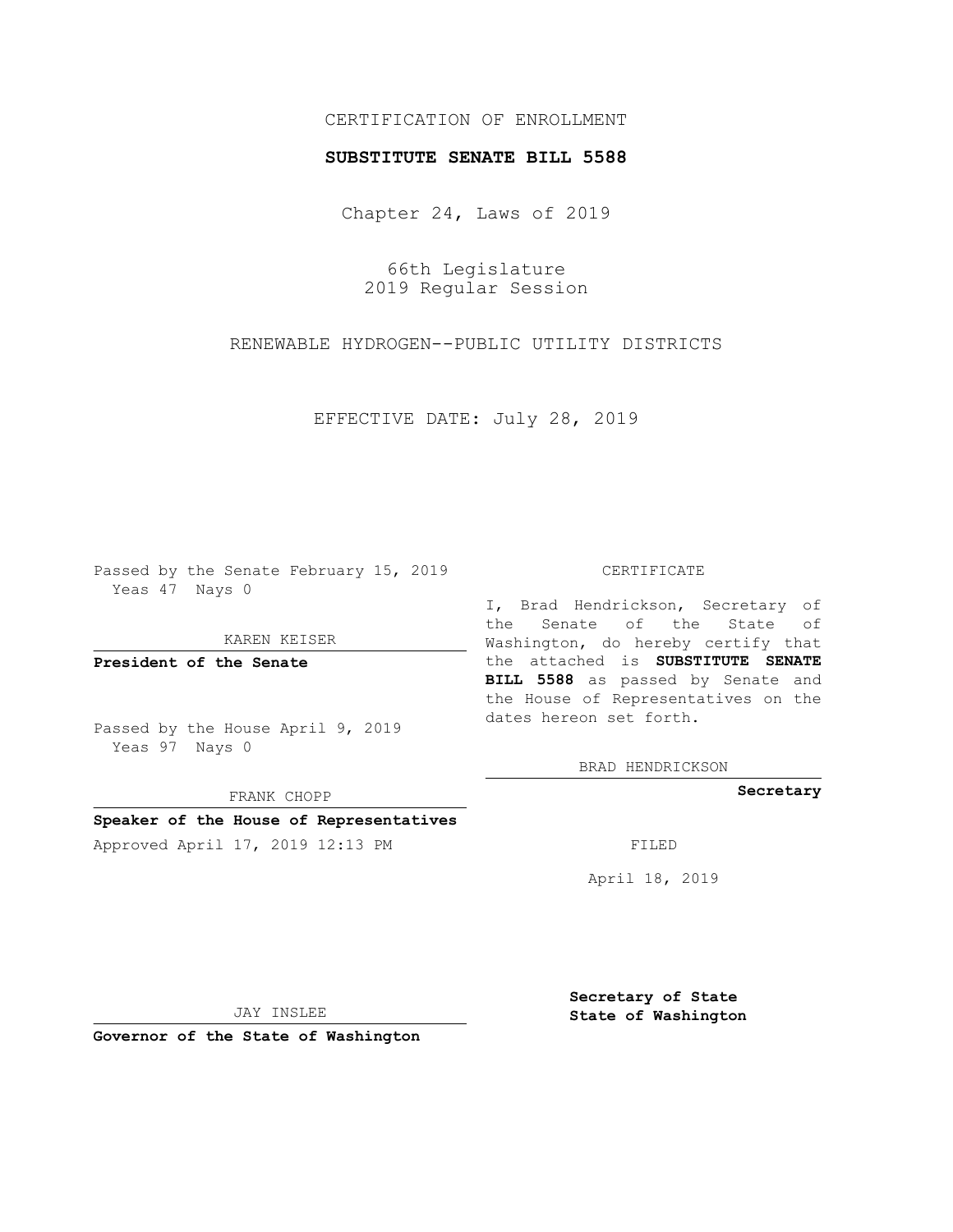### **SUBSTITUTE SENATE BILL 5588**

Passed Legislature - 2019 Regular Session

## **State of Washington 66th Legislature 2019 Regular Session**

**By** Senate Environment, Energy & Technology (originally sponsored by Senators Hawkins, Palumbo, Ericksen, Van De Wege, Fortunato, Short, Billig, Hobbs, Braun, Takko, Warnick, Sheldon, Wagoner, Hunt, Das, Zeiger, Wellman, King, Nguyen, Hasegawa, Kuderer, Bailey, Rivers, Holy, Wilson, L., Padden, Walsh, Dhingra, Frockt, Keiser, Liias, O'Ban, and Wilson, C.)

READ FIRST TIME 02/08/19.

1 AN ACT Relating to authorizing the production, distribution, and 2 sale of renewable hydrogen; and amending RCW 54.04.190.

3 BE IT ENACTED BY THE LEGISLATURE OF THE STATE OF WASHINGTON:

4 **Sec. 1.** RCW 54.04.190 and 2015 c 31 s 1 are each amended to read 5 as follows:

 (1) In addition to any other authority provided by law, public utility districts are authorized to produce and distribute biodiesel, ethanol, and ethanol blend fuels, including entering into crop purchase contracts for a dedicated energy crop for the purpose of generating electricity or producing biodiesel produced from Washington feedstocks, cellulosic ethanol, and cellulosic ethanol blend fuels for use in internal operations of the electric utility 13 and for sale or distribution.

14 (2) In addition to any other authority provided by law:

15 (a) Public utility districts are authorized to produce renewable 16 natural gas and renewable hydrogen and utilize the renewable natural 17 gas or renewable hydrogen they produce for internal operations.

18 (b) Public utility districts may sell renewable natural gas or 19 renewable hydrogen that is delivered into a gas transmission pipeline 20 located in the state of Washington or delivered in pressurized 21 containers: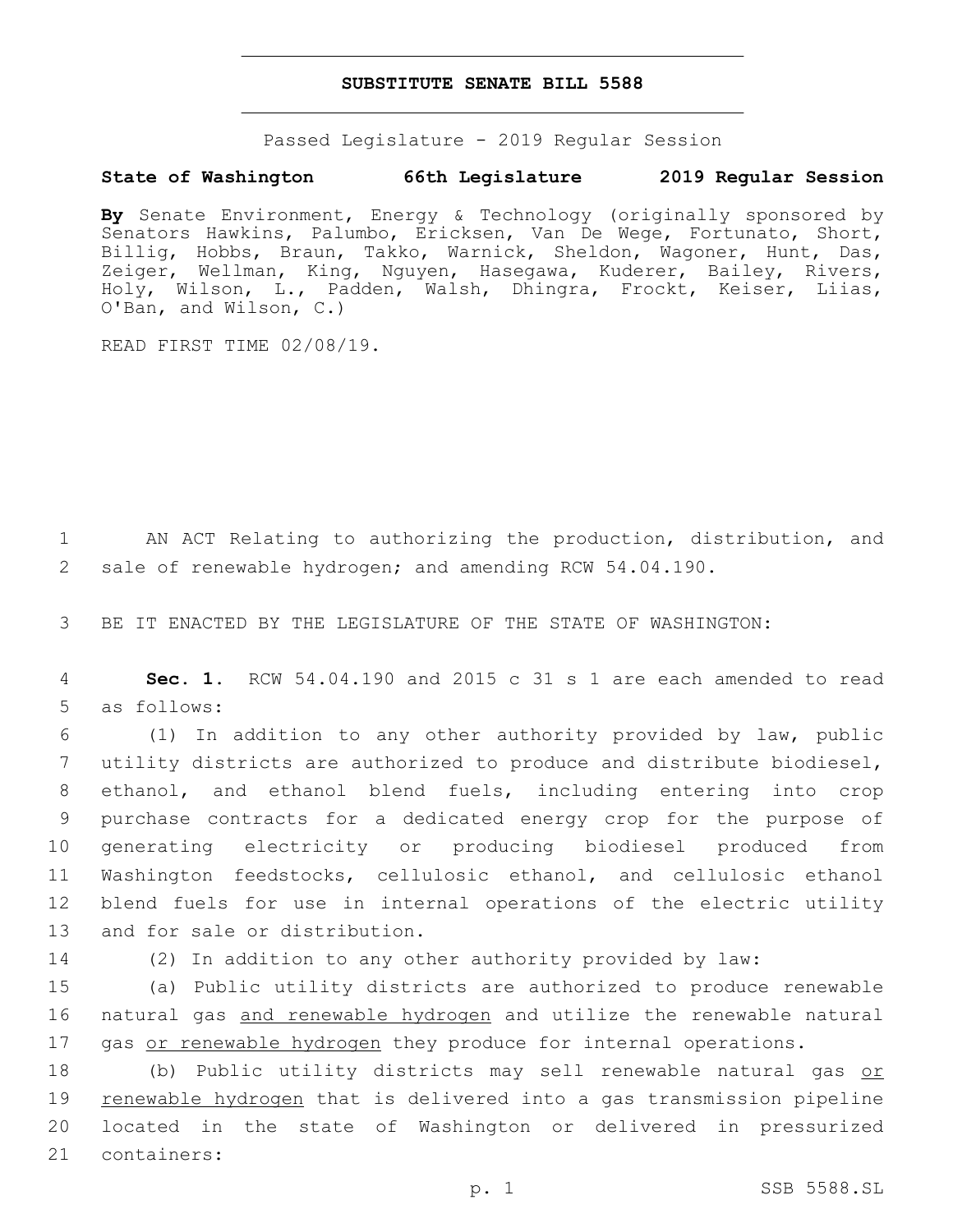1  $(i)$  At wholesale;  $((\theta \cdot \hat{r}))$ 

2 (ii) To an end-use customer; or

3 (iii) If delivered in a pressurized container, or if the end-use customer takes delivery of the renewable natural gas or renewable hydrogen through a pipeline, and the end-use customer is an eligible purchaser of natural gas from sellers other than the gas company from which that end-use customer takes transportation service and:

 (A) When the sale is made to an end-use customer in the state of Washington, the sale is made pursuant to a transportation tariff 10 approved by the Washington utilities and transportation commission; 11 or

 (B) When the sale to an end-use customer is made outside of the state of Washington, the sale is made pursuant to a transportation tariff approved by the state agency which regulates retail sales of 15 natural gas.

16 (c) Public utility districts may sell renewable natural gas or 17 renewable hydrogen at wholesale or to an end-use customer through a 18 pipeline directly from renewable natural gas or renewable hydrogen production facilities to facilities that compress, liquefy, or 20 dispense compressed natural gas  $((\theta \hat{r}))_L$  liquefied natural gas, or 21 renewable hydrogen fuel for end use as a transportation fuel.

 (d) Public utility districts may sell renewable hydrogen at wholesale or to an end-use customer in pressurized containers directly from renewable hydrogen production facilities to facilities that utilize renewable hydrogen as a nonutility related input for a manufacturing process.

27 (3) Except as provided in subsection (2)(b)( $(\frac{+i}{+i})$ ) (iii) of this section, nothing in this section authorizes a public utility district to sell renewable natural gas or renewable hydrogen delivered by 30 pipeline to an end-use customer of a gas company.

 (4)(a) Except as provided in this subsection (4), nothing in this section authorizes a public utility district to own or operate natural gas distribution pipeline systems used to serve retail customers.34

 (b) For the purposes of subsection (2)(b) of this section, public utility districts are authorized to own and operate interconnection 37 pipelines that connect renewable natural gas or renewable hydrogen production facilities to gas transmission pipelines.

 (c) For the purposes of subsection (2)(c) of this section, public utility districts may own and/or operate pipelines to supply, and/or

p. 2 SSB 5588.SL